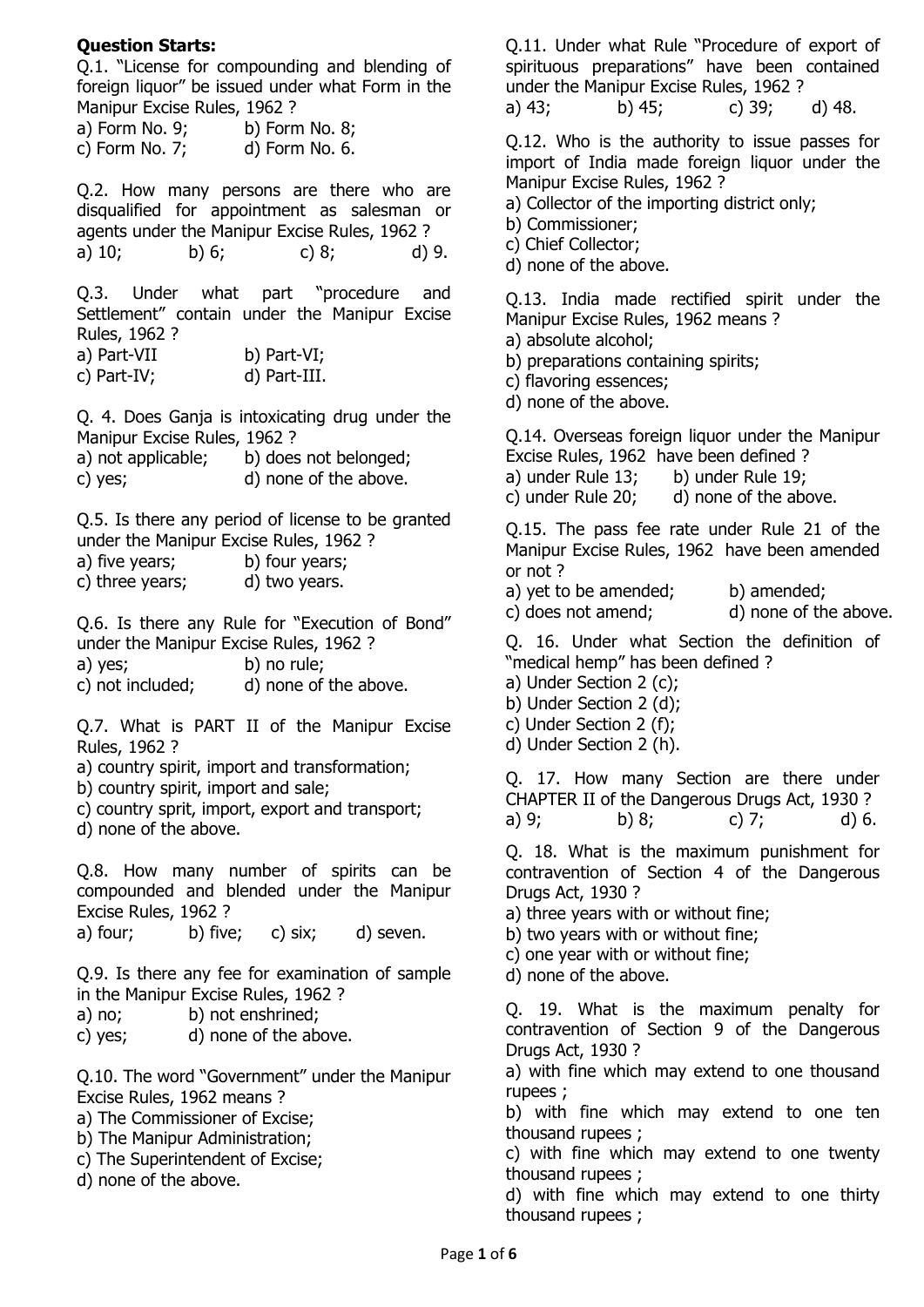Q. 20. What is the maximum punishment for contravention of Section 8 of the Dangerous Drugs Act, 1930 ?

- a) six years with or without fine;
- b) five years with or without fine;
- c) four years with or without fine;
- d) three years with or without fine.

Q.21. What is the Act No. of the East Bengal and Assam Excise Act, 1910 ?

- a) Act No. 1 of 1910;
- b) Act No.2 of 1910;
- c) Act No. 3 of 1910;
- d) none of the above.

Q.22. Whether the word "Bear" include ale, stout, porter under the East Bengal and Assam Excise Act, 1910 ? a) does not include; b) included;

c) does not arise; d) none of the above.

Q.23. Under what definition the word "To denature" have been defined under the East Bengal and Assam Excise Act, 1910 ?

- a) Under definition 7;
- b) under definition 6;
- c) under definition 5A;
- d) none of the above.

Q.24.Whether charas include under intoxicating drug under the East Bengal and Assam Excise Act, 1910 ?

a) yes; b) no;

c) does not include; d) none of the above.

Q.25. Under what section Excise Commissioner have been appointed East Bengal and Assam Excise Act, 1910 ?

a) under Section 9; b) under Section 10;

c) under Section 11; d) none of the above.

Q.26. How many definition are there under Section 3 of the East Bengal and Assam Excise Act, 1910 ?

a) 29; b) 28; c) 26; d) 25

Q.27. What do you mean by "Tari" under Section 3 of the East Bengal and Assam Excise Act, 1910 ?

- a) means juice; b) means powder;
- c) means herb; d) means lump.

Q.28. Whether the word "Pachwai" means under the East Bengal and Assam Excise Act, 1910 ? a) means fermented rice, millets ; b) means fermented rice, millet;

- 
- c) means fermented rice, milletes ;

d) none of the above.

Q.29. Who in the appointing authority under the East Bengal and Assam Excise Act, 1910 ?

- a) The State Government;
- b) The Commissioner of Excise;
- c) The Provincial Government;
- d) none of the above.

Q.30.How many clauses and sub-clauses are there under Section 8(2) of the East Bengal and Assam Excise Act, 1910 ?

- a) seven clauses and three sub-clauses;
- b) eight clauses and three sub clauses;
- c) nine clauses and three sub-clauses;
- d) none of the above.

Q.31. Who are to be under the control of the Board under Section 9 (1) of the East Bengal and Assam Excise Act, 1910 ?

a) The Provincial Government ;

b) The Excise Commissioner and the Commissioner of the Division;

- c) The Collector;
- d) none of the above.

Q.32. Who is the authority to grant permission for import of intoxicant under the East Bengal and Assam Excise Act, 1910 ?

- a) the Commissioner of Excise;
- b) the Collector;
- c) the Provincial Government;
- d) none of the above.

Q.33.Is there any duty payable for transport of intoxicant under the East Bengal and Assam Excise Act, 1910 ?

- a) yes;
- b) no;
- c) does not arise;
- d) none of the above.

Q.34. Who is the authority to grant passes under Section 14 of the East Bengal and Assam Excise Act, 1910 ?

- a) the Collector;
- b) the Excise Commissioner;
- c) the Provincial Government;
- d) none of the above.

Q.35. Under what Section permission to be granted for manufacture of intoxicant under Section 15 of the East Bengal and Assam Excise Act, 1910 ?

a) Collector or the Provincial Government ;

- b) Collector or the Excise Commissioner;
- c) Collector of the District;
- d) none of the above.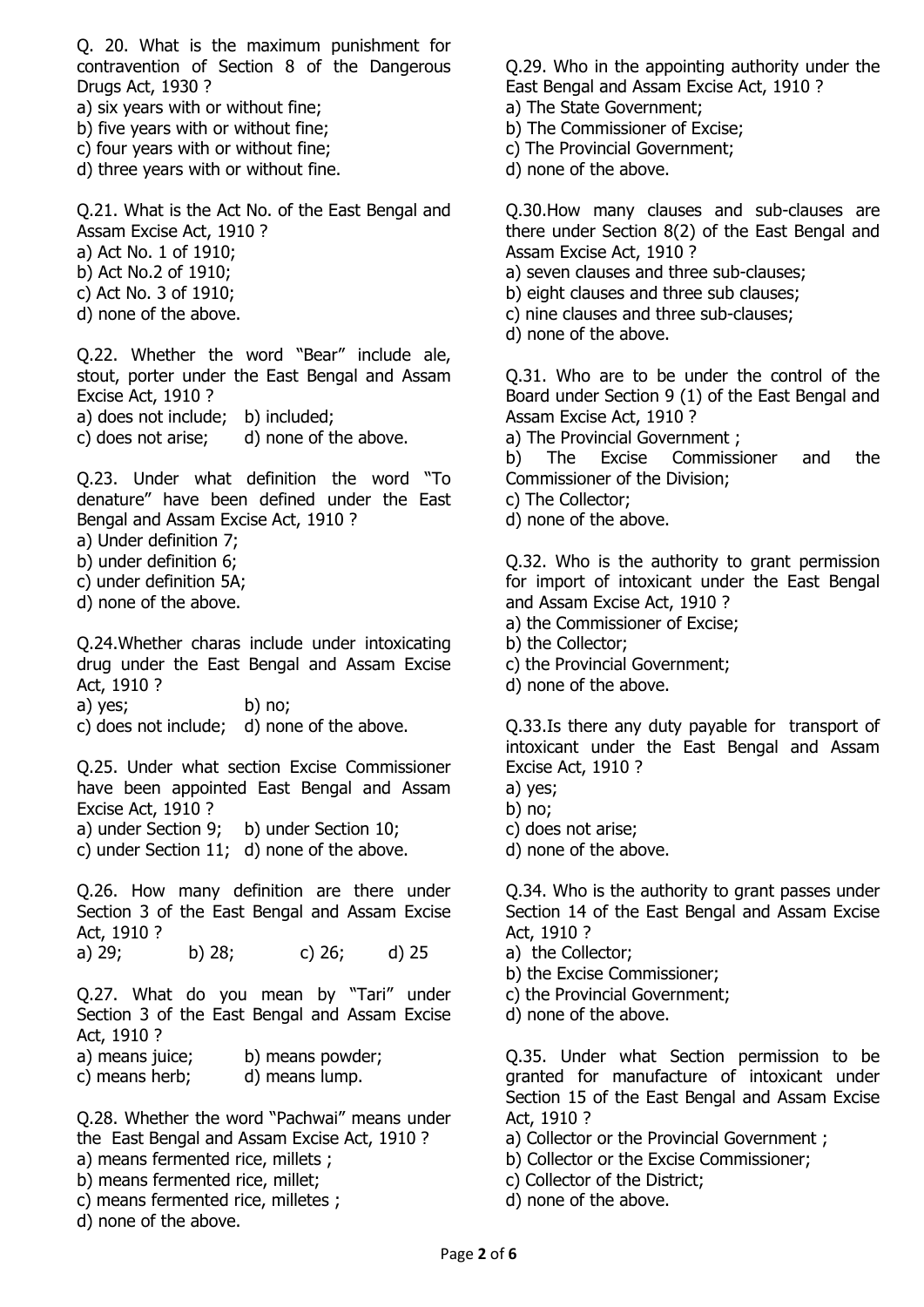Q.36. Who is the authority to grant license for sale of intoxicant under Section 18 of the East Bengal and Assam Excise Act, 1910 ?

- a) the Provincial Government;
- b) the State Government;
- c) the Director;
- d) none of the above.

Q.37. How many explanation are there under Section 21 of the East Bengal and Assam Excise Act, 1910 ?

a) one b) two c) three d) four.

Q.38. Under what Section "method of levy of duty" have been contained under the East Bengal and Assam Excise Act, 1910 ?

a) Section 25; b) Section 23;

c) Section 22; d) none of the above.

Q.39.What does Chapter VI contain under the East Bengal and Assam Excise Act, 1910 ? a) LICENCES, PERMITS AND PASSES; b) LICENCING, PERMISSION AND PSSES; c) LICENSE, PERNITS AND PASS;

d) NONE OF THE ABOVE.

Q.40.Is there any provision of cancellation of licenses in other cases under the East Bengal and Assam Excise Act, 1910 ?

a) no; b) yes;

c) does not arise; d) none of the above.

Q.41. How much time is there for giving notice for surrender of license under the East Bengal and Assam Excise Act, 1910 ?

a) two months; b) three months;

c) one month; d) none of the above.

Q.42. Under what Section recovery of dues have to made under the East Bengal and Assam Excise Act, 1910 ?

- a) under Section 40; b) under Section 35;
- c) under Section 37; d) none of the above.

Q.43. Under what provision the Provincial Government can make Rules under the East Bengal and Assam Excise Act, 1910 ?

- a) under Section 36; b) under Section 39;
- c) under Section 38; d) none of the above.

Q.44. Under which provision for arrest, seizure and search without warrant under the East Bengal and Assam Excise Act, 1910 ?

- a) under Section 47;
- b) under Section 45;
- c) under Section 44;
- d) under Section 38.

Q.45. How many category of powers are there by an investigating officer under East Bengal and Assam Excise Act, 1910 ?

a) four b) three c) two d) one.

Q.46. What is the maximum period of detention under Section 48 of the

East Bengal and Assam Excise Act, 1910 ?

a) ten hours; b) twelve hours;

c) twenty four hours; d) none of the above.

Q.47. Under what Section provision of Bail have been contained under the East Bengal and Assam Excise Act, 1910 ?

a) under Section 49; b) under Section 50;

c) under Section  $51$ ; d) none of the above.

Q.48. What is the maximum punishment for Consumption of intoxicants in druggists' shop under the East Bengal and Assam Excise Act, 1910 ?

a) three months; b) four months;

c) two months; d) one months.

Q.49. What is the punishment for abetment under the East Bengal and Assam Excise Act, 1910 ?

- a) under Section 116 of the I.P.C.;
- b) under Section 117 of the I.P.C.;
- c) under Section 118 of the I.P.C.;

d) none of the above.

Q.50. What is the punishment of cowardice under the East Bengal and Assam Excise Act, 1910 ?

a) three months; b) four months;

c) two months; d) one month.

Q. 51. What does Chapter II of the Indian Penal Code, 1860 contain ?

- a) general knowledge;
- b) general information;
- c) general explanation;
- d) none of the above.

52. Whether the word "Person" under the Indian Penal Code, 1860 includes ?

- a) any corporation or association or body of persons;
- b) any company or association or body of persons;
- c) any companion or association or body of persons;
- d) none of the above.

Q.53. Whether the word "India" under the Indian Penal Code, 1860 includes the State of Jammu and Kashmir ?

- a) yes; b) exclude;
- c) does not arose; d) none of the above.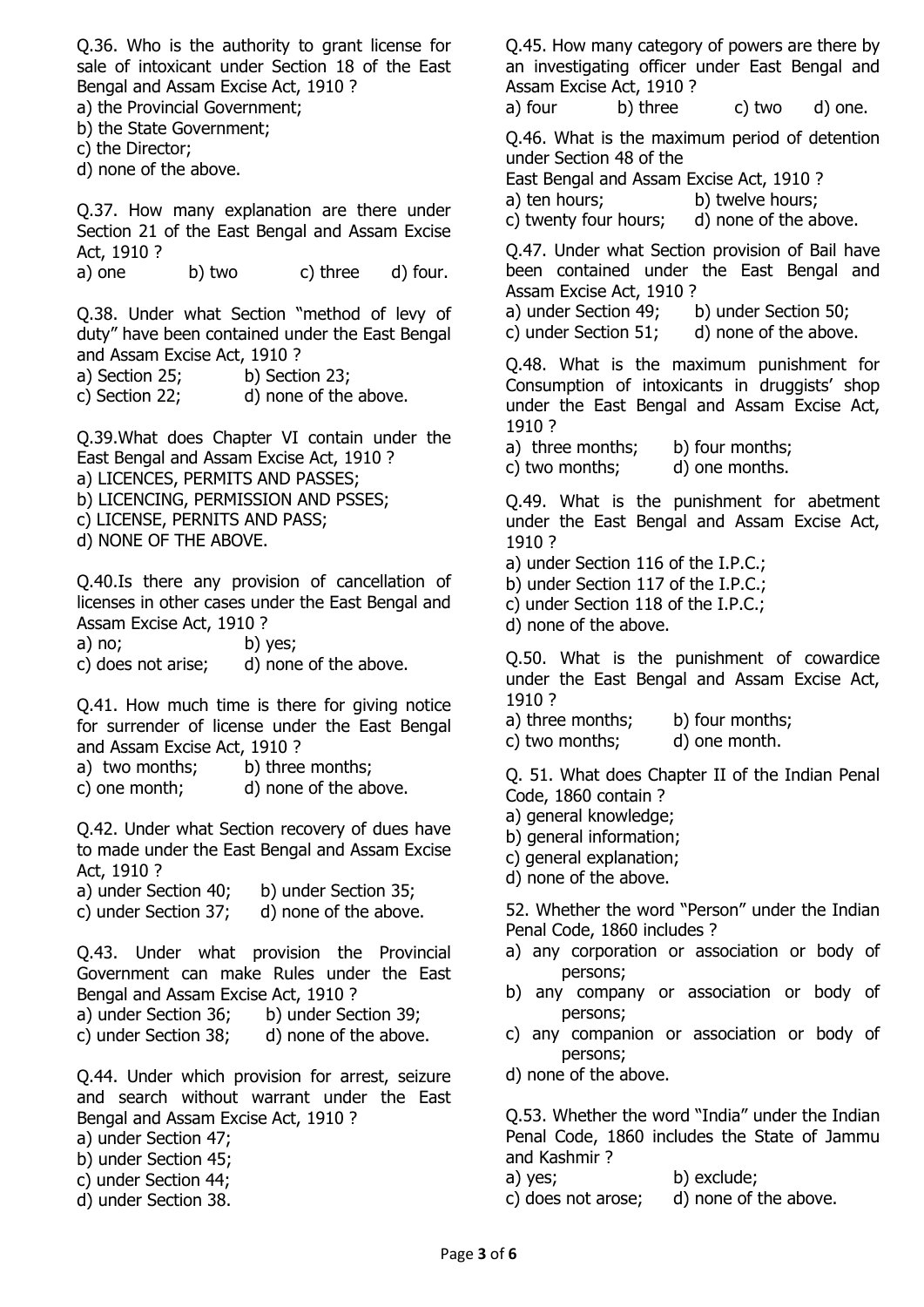Q.54. How many classification of the word "Public servant" are there under the Indian Penal Code, 1860.

- a) thirteen; b) twelve;
- c) eleven' d) ten.

Q.55. What do you mean by "Wrongful loss" under the Indian Penal Code, 1860 ?

a) the loss by unlawful means of property to which the person losing it is legally entitled:

b) the loss by lawful means of property to which the person losing it is illegally entitled;

c) is the loss by unlawful means of properties to which the person losing it is legally entitled; d) none of the above.

Q.56. Whether a power of attorney is a document under Section 29 of the Indian Penal Code, 1860 ?

a) no; b) yes;

c) does not include; d) none of the above.

Q.57. Under what Section "Injury" has been contained under the Indian Penal Code, 1860 ?

- a) Section 47; b) Section 46;
- c) Section 45; d) Section 44.

Q.58. Whether the word "year", "month" denotes under the Indian Penal Code, 1860 ?

a) British calendar; b) Indian Calendar;

c) Manipuri Calendar; d) none of the above.

Q.59. Under what Section "Act of Judge when acting judicially" have been contained under the Indian Penal Code, 1860 ?

a) Section 76; b) Section 78;

c) Section 79; d) none of the above.

Q.60. Under what Section "Act of person of unsound mind" have been contained under the Indian Penal Code, 1860 ?

- a) Section 89; b) Section 87;
- c) Section 84; d) none of the above.

Q.61. How many provisos are the under Section 89 of the Indian Penal Code, 1860 ?

|           |  |  | -------- |  |
|-----------|--|--|----------|--|
| a) seven; |  |  | b) six;  |  |
|           |  |  |          |  |

| c) four; | d) three. |
|----------|-----------|
|          |           |

Q.62. Under what Section "Communication made in good faith" have been contained under the Indian Penal Code, 1860 ?

a) Section 94;

- b) Section 93;
- c) Section 92;
- d) Section 91.

Q.63. Whether the "Thing done is private defence" under the Indian Penal Code, 1860 is an offence or not ?

a) not an offence;

- b) is an offence;
- c) does not include under the I.P.C.;

d) none of the above.

64. How many number of Sections are there under Chapter IV of the Indian Penal Code, 1860?

a) thirty four: b) thirty three: c) thirty two; d) thirty one.

Q.65.How many explanations are there under Section 108 of the Indian Penal Code, 1860 ? a) six; b) five; c) four; d) three.

Q.66. How many proviso are there under Section 111 of the Indian Penal Code, 1860 ? a) one; b) two; c) three; d) four.

Q.67. What does Chapter VII of the Indian Penal

- Code, 1860 contain ?
- a) OF OFFENCES RELATING TO THE ARMY, NAVY AND AIR FORCE;
- b) OF OFFENCES RELATING TO THE SUBJECT, NACY AND AIR FORCE;
- c) OF OFFENCES RELATING TO THE PEOPLE, NAVY AND AIR FORCE;
- d) NONE OF THE ABOVE.

Q.68. What is the punishment for Harbouring deserter under the Indian Penal Code, 1860 ?

a) punishment only;

b) punishment for two years, or with fine, or with both;

c) no punishment have been enshrined;

d) none of the above.

Q.68. Whether public servant taking gratification other than legal remuneration in respect of an official act under the Indian Penal Code, 1860 have been repealed or not ?

a) not repealed; b) repealed;

c) does not arise; d) none of the above.

Q.69. Whether public servant disobeying law, with intent to cause injury to any person is punishable under what Section of the Indian Penal Code, 1860 ?

a) under Section 168;

- b) under Section 169;
- c) under Section 166-A;

d) none of the above.

Q. 70. What is the term of imprisonment for personating a public servant under the Indian Penal Code, 1860 ?

a) one year; b) two years;

c) three years; d) four years.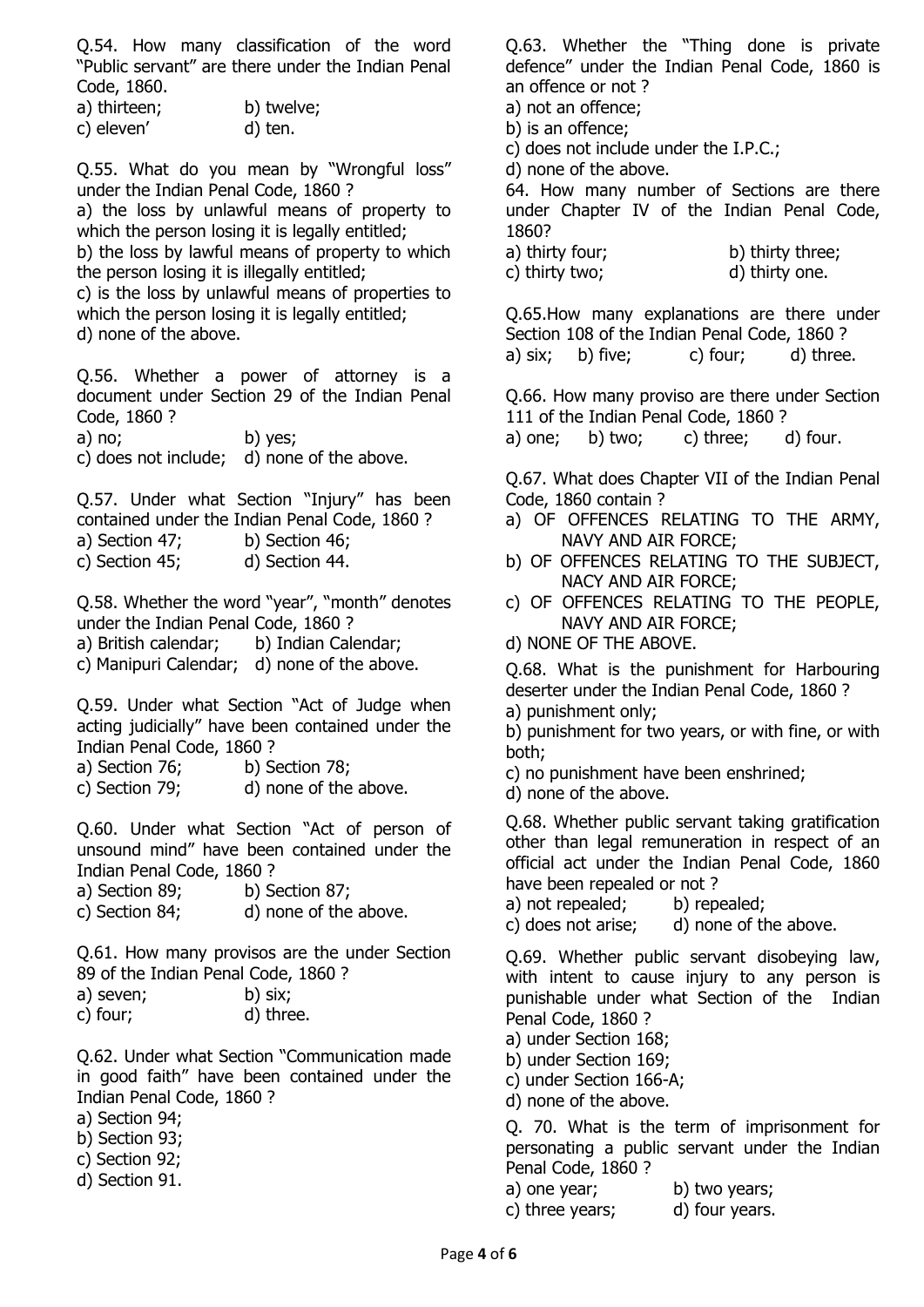Q.71. Under what Section absconding to avoid of summons or other proceedings are to be imprisoned under the Indian Penal Code, 1860 ? a) under Section 172; b) under Section 173; c) under Section 174; d) none of the above.

Q.72. What is the term of imprisonment for furnishing false information under the Indian Penal Code, 1860 ?

| a) one year;   | b) nine months;       |
|----------------|-----------------------|
| c) six months; | d) none of the above. |

Q.73. Under what Section refusing to answer public servant authorized to question have been contained under the Indian penal Code, 1860 ?

a) Section 178; b) Section 179;

c) Section 180; d) none of the above.

Q.74.What is the term of imprisonment for refusing to sign statement under the Indian Penal Code, 1860 ?

a) two months; b) three months;

c) four months; d) none of the above.

Q.75. Under what Section of the Indian Penal Code, 1860 imprisonment of obstructing sale of property offered for sale by authority of public servant have been contain ?

a) under Section 188;

- b) under Section 187;
- c) under Section 186;
- d) under Section 184.

Q.76. How many explanations are there under Section 193 of the Indian Penal Code, 1860 ? a)  $six$ ; b) five; c) four; d) three.

Q.77. Under what Section using evidence known to be false have been contained under the Indian Penal Code, 1860 ?

a) under Section 201; b) under Section 200;

c) under Section 198; d) under Section 196.

Q.78. What is the term of imprisonment for giving false information respecting an offence committed under the Indian Penal Code, 1860 ?

a) two years; b) three years;

c) four years; d) none of the above.

Q.79. Mention the term of imprisonment for dishonestly making false claim in Court under the Indian Penal Code, 1860 ?

a) four years;

- b) three years;
- c) two years;
- d) none of the above.

Q.80. Under what Section of the Indian Penal Code, 1860 harbouring offender has been contained ?

a) under Section 212; b) under Section 213; c) under Section 214; d) under Section 215.

Q.81. How many exception are there under Section 214 of the Indian Penal Code, 1860 ? a) one; b) two; c) three; d) four.

Q.82. How many explanation and exception are there under Section 216-A of the Indian Penal Code, 1860 ? a) two and two; b) one and one;

c) three and three; d) none of the above.

Q.83. Whether Section 226 of the Indian Penal Code, 1860 have been repealed or not ? a) repealed; b) not yet repealed; c) still in existence; d) none of the above.

Q.84.What is the offence of disturbing religious assembly under the Indian Penal Code, 1860 ?

- a) imprisonment of two years;
- b) imprisonment of one year;
- c) imprisonment of six months;
- d) none of the above.

Q.85. Under what Section trespassing on burial places, etc. have been contained under the Indian Penal Code, 1860 ?

a) under 295; b) under 295-A;

c) under 296; d) under 297.

Q.86. What does chapter XV of the Indian Penal Code, 1860 contain ?

- a) of offences relating to religion;
- b) of offences relating to burial;
- c) of offences relating to graveyard;
- d) none of the above.

Q.87. Under what Sections "wrongful restraint" and "wrongful confinement" have been contained under the Indian Penal Code, 1860 ?

- a) Section 338 & 339;
- b) 339 and 340;

c) 340 and 341;

d) none of the above.

Q.88. Mention imprisonment for wrongful restraint under the Indian Penal Code, 1860 ? a) nine months; b) six months; c) one month; d) none of the above. Q.89. What is the punishment for wrongful confinement for ten days or more days under the Indian Penal Code, 1860 ?

- a) five years; b) four years;
- c) three years; d) two years.